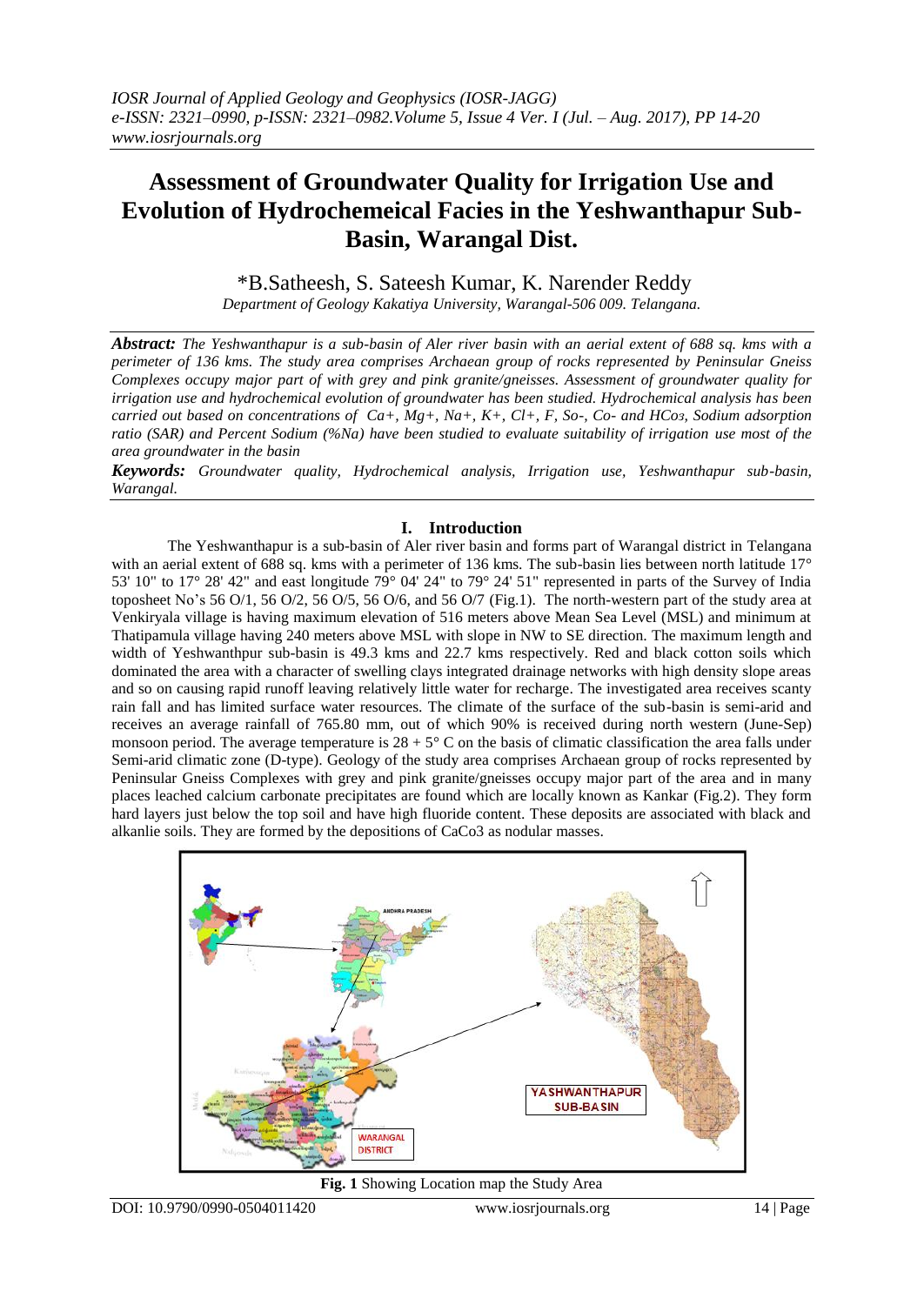

**Fig.2** Showing Geology of the Area

# **II. Experimental Methods**

Groundwater samples were collected at selected locations based on hydrogeomorphology all over the area of the sub-basin. Detailed hydrogeological investigations have been carried out to know the geochemical behavior and to assess the quality of groundwater in the area. 34 samples were collected in which 21 is from dug wells 13 from bore wells (Fig.3). Physical and chemical parameters of 34 samples were analysed to know the quality of water as per standards and the data is presented in Table.1 major iron concentrations were determined by using Bureau of Indian standards BIS (1991) and WHO international Standard (2006) methods.



**Fig. 3** Water sample locations in the study area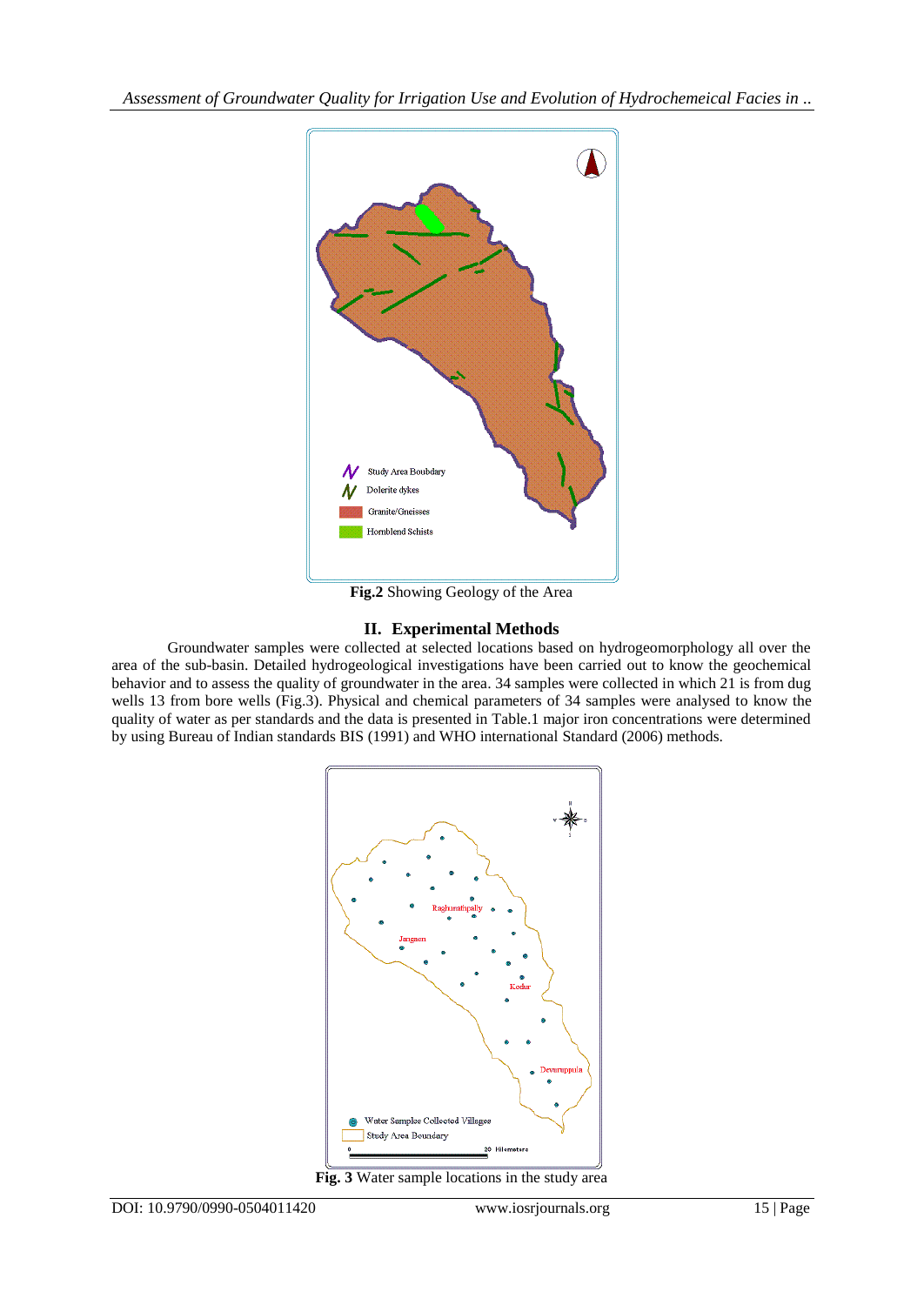|            |                 |              |     |      | $\cdots$   |              |     | $\frac{1}{2}$ and $\frac{1}{2}$ and $\frac{1}{2}$ and $\frac{1}{2}$ |    |     |     |                 |                  |     |                 |     |                 |     |         |            |
|------------|-----------------|--------------|-----|------|------------|--------------|-----|---------------------------------------------------------------------|----|-----|-----|-----------------|------------------|-----|-----------------|-----|-----------------|-----|---------|------------|
| SI.<br>No. | Village         | Bore<br>type | pH  | EC   | <b>TDS</b> | Alka<br>nity | TH  | Ca                                                                  | Mg | Na  | ĸ   | CO <sub>3</sub> | HCO <sub>3</sub> | CI  | SO <sub>4</sub> | F   | NO <sub>3</sub> | Fe  | $\%$ Na | <b>SAR</b> |
| 1          | Manchupahad     | DW           | 7.2 | 2600 | 1495       | 180          | 648 | 364                                                                 | 52 | 141 | 23  | 0.0             | 468              | 272 | 64              | 0.8 | 10.0            | 0.3 | 28.3    | 9.77       |
| 2          | Venkiryala      | <b>BW</b>    | 7.4 | 1750 | 1137       | 108          | 480 | 128                                                                 | 32 | 112 | 12  | 0.0             | 397              | 104 | 78              | 0.4 | 0.0             | 0.0 | 43.7    | 9.33       |
| 3          | Adavikeshavapur | <b>BW</b>    | 7.5 | 1780 | 1157       | 100          | 520 | 100                                                                 | 26 | 68  | 0.0 | 20.0            | 280              | 92  | 42              | 0.4 | 0.0             | 0.0 | 30.1    | 0.06       |
| 4          | Yerragollaphad  | BW           | 7.5 | 1250 | 812        | 140          | 568 | 292                                                                 | 47 | 79  | 39  | 12.0            | 218              | 80  | 51              | 1.6 | 0.0             | 0.0 | 25.8    | 6.06       |
| 5          | Wadlakonda      | DW           | 7.8 | 1130 | 735        | 124          | 264 | 211                                                                 | 52 | 85  | 0.0 | 0.0             | 438              | 68  | 36              | 2.6 | 0.0             | 0.0 | 24.4    | 7.41       |
| 6          | Jangon          | DW           | 7.5 | 870  | 565        | 168          | 344 | 108                                                                 | 29 | 77  | 0.0 | 0.0             | 317              | 40  | 72              | 0.8 | 0.0             | 0.0 | 35.6    | 9.30       |
| 7          | Yeshwanthapuram | <b>BW</b>    | 8.0 | 530  | 344        | 120          | 296 | 40                                                                  | 36 | 67  | 27  | 18.0            | 369              | 32  | 43              | 2.0 | 0.0             | 0.0 | 55.2    | 10.9       |
| 8          | Marigudi        | DW           | 7.6 | 1670 | 1080       | 156          | 408 | 156                                                                 | 43 | 108 | 40  | 0.0             | 445              | 108 | 48              | 2.2 | 0.0             | 0.0 | 42.7    | 10.8       |
| 9          | Nellutla        | <b>DW</b>    | 7.7 | 490  | 318        | 96           | 228 | 56                                                                  | 28 | 47  | 38  | 0.0             | 235              | 104 | 56              | 0.4 | 0.0             | 0.0 | 50.2    | 7.25       |
| 10         | Nidigonda       | DW           | 7.3 | 1900 | 1235       | 164          | 684 | 166                                                                 | 43 | 93  | 34  | 0.0             | 409              | 292 | 92              | 1.6 | 0.0             | 0.0 | 37.8    | 9.09       |
| -11        | Patelgudem      | <b>DW</b>    | 7.9 | 470  | 305        | 96           | 220 | 64                                                                  | 30 | 80  | 0.0 | 3.0             | 439              | 80  | 28              | 0.6 | 0.0             | 0.0 | 45.6    | 11.6       |
| 12         | Kundaram        | DW           | 7.5 | 750  | 487        | 80           | 328 | 148                                                                 | 66 | 124 | 0.0 | 0.0             | 369              | 132 | 38              | 0.6 | 5.0             | 0.0 | 36.7    | 11.9       |
| 13         | Mekalagutta     | <b>BW</b>    | 7.4 | 750  | 487        | 72           | 220 | 56                                                                  | 19 | 51  | 0.0 | 0.0             | 347              | 68  | 44              | 2.4 | 0.0             | 0.1 | 40.4    | 8.32       |
| 14         | Madalagudem     | <b>BW</b>    | 7.6 | 970  | 630        | 96           | 256 | 52                                                                  | 26 | 48  | 0.0 | 8.0             | 360              | 28  | 26              | 1.6 | 0.0             | 0.0 | 38.1    | 7.68       |
| 15         | Kottagudem      | <b>DW</b>    | 7.3 | 1800 | 1170       | 116          | 380 | 98                                                                  | 23 | 44  | 42  | 0.0             | 204              | 240 | 52              | 0.8 | 5.0             | 0.0 | 41.5    | 5.65       |
| 16         | Aswaraopalli    | DW           | 7.3 | 2200 | 1430       | 128          | 424 | 104                                                                 | 42 | 119 | 28  | 0.0             | 277              | 100 | 80              | 1.2 | 0.0             | 0.0 | 50.2    | 13.9       |
| 17         | Ibrahimpur      | DW           | 7.9 | 770  | 500        | 92           | 272 | 100                                                                 | 38 | 86  | 36  | 0.0             | 475              | 68  | 49              | 1.6 | 0.0             | 0.0 | 46.9    | 10.3       |
| 18         | Dasannagudem    | DW           | 7.6 | 1060 | 689        | 116          | 908 | 196                                                                 | 52 | 124 | 0.0 | 0.0             | 280              | 480 | 82              | 2.4 | 0.0             | 0.0 | 33.3    | 11.1       |

Table 1. Chemical Analysis Data of Groundwater Samples of the Area (Values are in ppm except TDS and EC)

Table 1. Chemical Analysis Data of Groundwater Samples of the Area (Values are in ppm except TDS and  $FC$ )

|            |                   |              |      |      | $($ , and $\omega$ and $\omega$ in point except 1 DD and $\omega$ |              |      |     |      |      |      |                 |                  |     |                 |      |                 |      |      |            |
|------------|-------------------|--------------|------|------|-------------------------------------------------------------------|--------------|------|-----|------|------|------|-----------------|------------------|-----|-----------------|------|-----------------|------|------|------------|
| 'SL<br>No. | Village           | Bore<br>type | pH   | EC   | <b>TDS</b>                                                        | Alka<br>nity | TH   | Ca  | Mg   | Na   | K    | CO <sub>3</sub> | HCO <sub>3</sub> | C1  | SO <sub>4</sub> | F    | NO <sub>3</sub> | Fe   | %Na  | <b>SAR</b> |
| 19         | Vildhi            | DW           | 7.1  | 1850 | 1202                                                              | 88           | 400  | 68  | 64   | 61   | 22   | 12.0            | 390              | 136 | 43              | 0.4  | 0.0             | 0.0  | 38.6 | 7.50       |
| 20         | Raghunathpally    | BW           | 7.5  | 2800 | 1820                                                              | 132          | 416  | 328 | 44   | 72   | 56   | 0.0             | 185              | 300 | 62              | 1.2  | 0.0             | 0.0  | 25.6 | 3.22       |
| 21         | Venkatapally      | BW           | 7.9  | 1240 | 806                                                               | 176          | 224  | 28  | 24   | 52   | 29   | 0.0             | 292              | 96  | 71              | 2.0  | 5.0             | 0.0  | 60.9 | 10.2       |
| 22         | Govardhanagiri    | <b>BW</b>    | 7.5  | 1230 | 799                                                               | 120          | 500  | 100 | 81   | 112  | 05   | 0.0             | 334              | 76  | 28              | 1.4  | 0.0             | 0.0  | 39.3 | 11.7       |
| 23         | Kommala           | DW           | 7.5  | 3100 | 2015                                                              | 196          | 804  | 32  | 31   | 27   | 13   | 12.0            | 372              | 292 | 32              | 1.8  | 0.0             | 0.0  | 38.8 | 4.81       |
| 24         | Yella Reddy Gudem | <b>BW</b>    | 7.4  | 920  | 598                                                               | 140          | 372  | 192 | 78   | 96   | 39   | 0.0             | 488              | 48  | 47              | 1.8  | 0.0             | 0.0  | 33.3 | 8.26       |
| 25         | Kanchanpally      | <b>DW</b>    | 7.6  | 1720 | 1118                                                              | 188          | 612  | 136 | 67   | 82   | 18   | 19.0            | 302              | 88  | 26              | 0.8  | 0.0             | 0.0  | 33.0 | 8.13       |
| 26         | Bhanjipet         | <b>DW</b>    | 7.0  | 1600 | 1040                                                              | 160          | 936  | 128 | 49   | 65   | 06   | 0.0             | 289              | 436 | 26              | 0.4  | 0.0             | 0.0  | 28.6 | 6.90       |
| 27         | Gobbeta           | <b>DW</b>    | 7.5  | 1580 | 1027                                                              | 100          | 364  | 60  | 43   | 34   | 09   | 0.0             | 427              | 128 | 61              | 2.4  | 5.0             | 0.0  | 29.5 | 4.73       |
| 28         | Kodur             | <b>BW</b>    | 7.3  | 1840 | 1196                                                              | 112          | 544  | 196 | 58   | 26   | 40   | 0.0             | 341              | 204 | 70              | 1.2  | 0.0             | 0.0  | 20.6 | 2.30       |
| 29         | Padamati Thanda   | <b>DW</b>    | 6.8  | 2200 | 1430                                                              | 80           | 608  | 320 | 34   | 49   | 26   | 0.0             | 488              | 168 | 83              | 1.8  | 0.0             | 0.0  | 17.5 | 3.68       |
| 30         | Pedda Madur       | <b>BW</b>    | 7.2  | 2150 | 1400                                                              | 164          | 228  | 64  | 40   | 80   | 11   | 0.0             | 390              | 90  | 45              | 0.4  | 5.0             | 0.0  | 46.7 | 11.0       |
| 31         | Karavendi         | <b>DW</b>    | 7.4  | 1350 | 877                                                               | 116          | 346  | 98  | 38   | 66   | 0.0  | 5.0             | 359              | 130 | 33              | 1.4  | 5.0             | 0.1  | 32.7 | 8.00       |
| 32         | Devuruppula       | <b>DW</b>    | 7.3  | 2064 | 1342                                                              | 220          | 820  | 208 | 27   | 102  | 42   | 0.0             | 218              | 200 | 47              | 2.4  | 15.0            | 0.2  | 38.0 | 9.40       |
| 33         | Sitharampuram     | <b>BW</b>    | 7.4  | 2490 | 1618                                                              | 104          | 1268 | 296 | 52   | 48   | 38   | 11.0            | 374              | 160 | 29              | 2.2  | 10.0            | 0.0  | 19.8 | 3.63       |
| 34         | Gollapalli        | DW           | 7.3  | 2320 | 1508                                                              | 210          | 980  | 208 | 59   | 53   | 23   | 16.0            | 231              | 160 | 57              | 2.2  | 10.0            | 0.0  | 22.1 | 4.58       |
|            | Average           |              | 7.46 | 1564 | 1010                                                              | 131          | 496  | 144 | 43.3 | 75.8 | 20.4 | 4               | 347.2            | 150 | 51.2            | 1.40 | 2.20            | 0.02 | 36.2 | 7.89       |
|            | Maximum           |              | 8.0  | 3100 | 2015                                                              | 220          | 1268 | 364 | 81   | 141  | 56   | 20              | 488              | 480 | 92              | 2.6  | 15              | 0.3  | 60.9 | 13.9       |
|            | Minimum           |              | 6.8  | 470  | 305                                                               | 72           | 220  | 28  | 19   | 26   | 0    | 0               | 185              | 28  | 26              | 0.4  | 0               | 0    | 17.5 | 0.06       |

The evaluation of groundwater for the irrigation purposes, depends upon the dissolved salts, relative proportion of bicarbonate to calcium and magnesium, relative proportion of sodium to calcium on the plant and soil, dominant climatic conditions, irrigation techniques, and drainage system (Todd, 2001). The suitability of water for irrigation is dependent upon such factors as soil texture and composition, crop grown and irrigation practices in addition to chemical characteristics of the water. For determination of suitability for irrigation use SAR%, Na% were calculated and plotted on Wilcox diagram (1955) and US Salinity Laboratory diagram (1954). The Wilcox's diagrams are prepared by plotting the sodium percentage (Na%) against electrical conductivity (EC) (Fig.4). The US Salinity Laboratory diagram sodium adsorption ratio (SAR) is plotted on vertical axis and Electrical Conductivity (EC) on horizontal axis (Fig.5). The total dissolved solids content,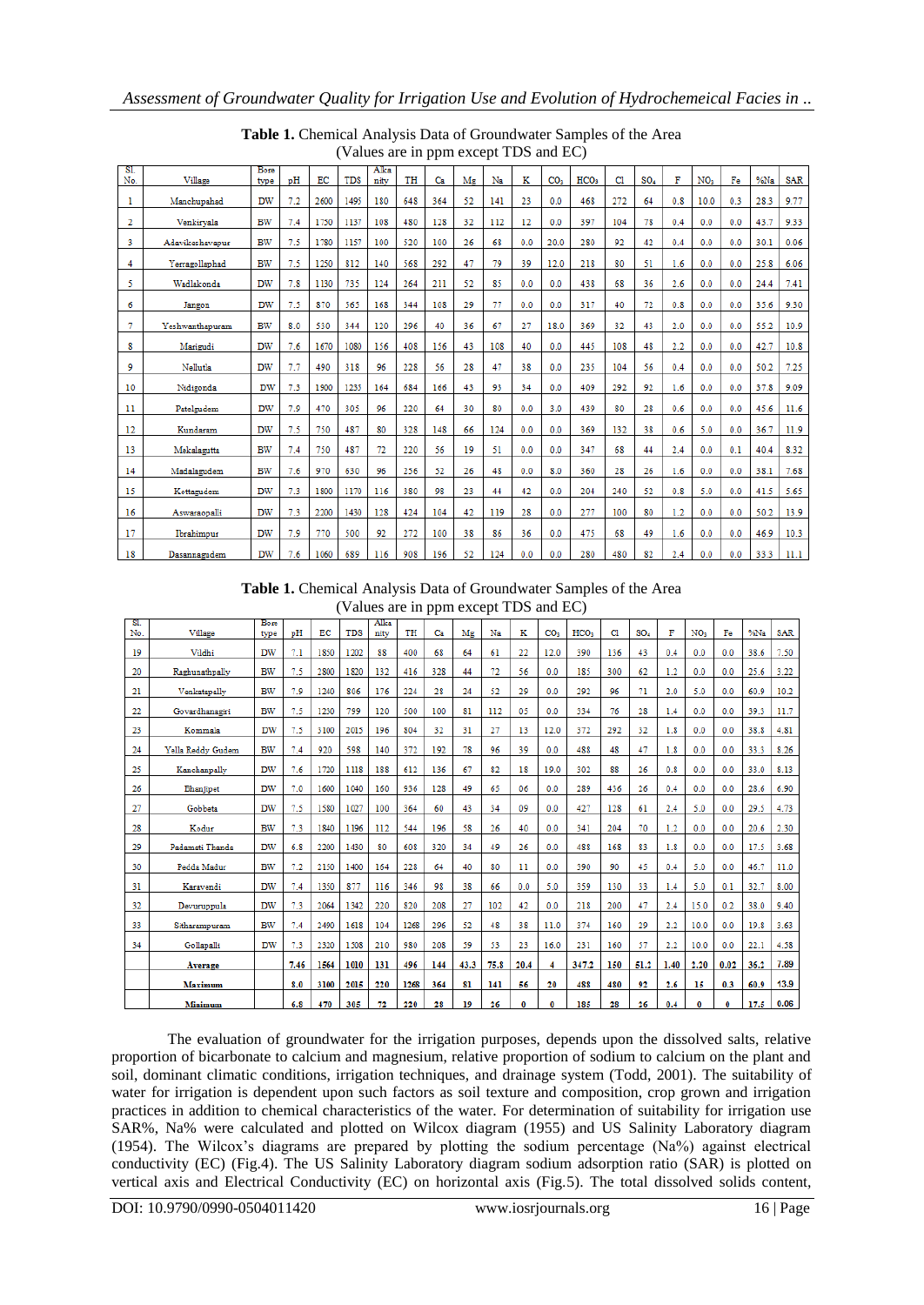measured in terms of specific electrical conductance, excessive sodium content in water renders it unsuitable of soils containing exchangeable Ca++ + Mg++ + Na++ is considerably above 50 in irrigation waters, soils containing exchangeable calcium and magnesium causing deflocculation and impairment of the filth and permeability of soils. The US salinity diagram is divided into four distinct fields both vertical axis sodium (alkali) hazard divided into low sodium water (S1), medium (S2), high (S3), and very high sodium water (S4) (Table.2). Generally low sodium water can be used for irrigation purposes on the horizontal axis salinity hazard is divided into four groups low  $(C1)$ , medium  $(C2)$ , high  $(\overline{C3})$ , and very high salinity  $(C4)$  water (Table.3). Low salinity water can be used for irrigation purpose for most crops, high and very high salinity water is unfavorable for irrigation purpose.







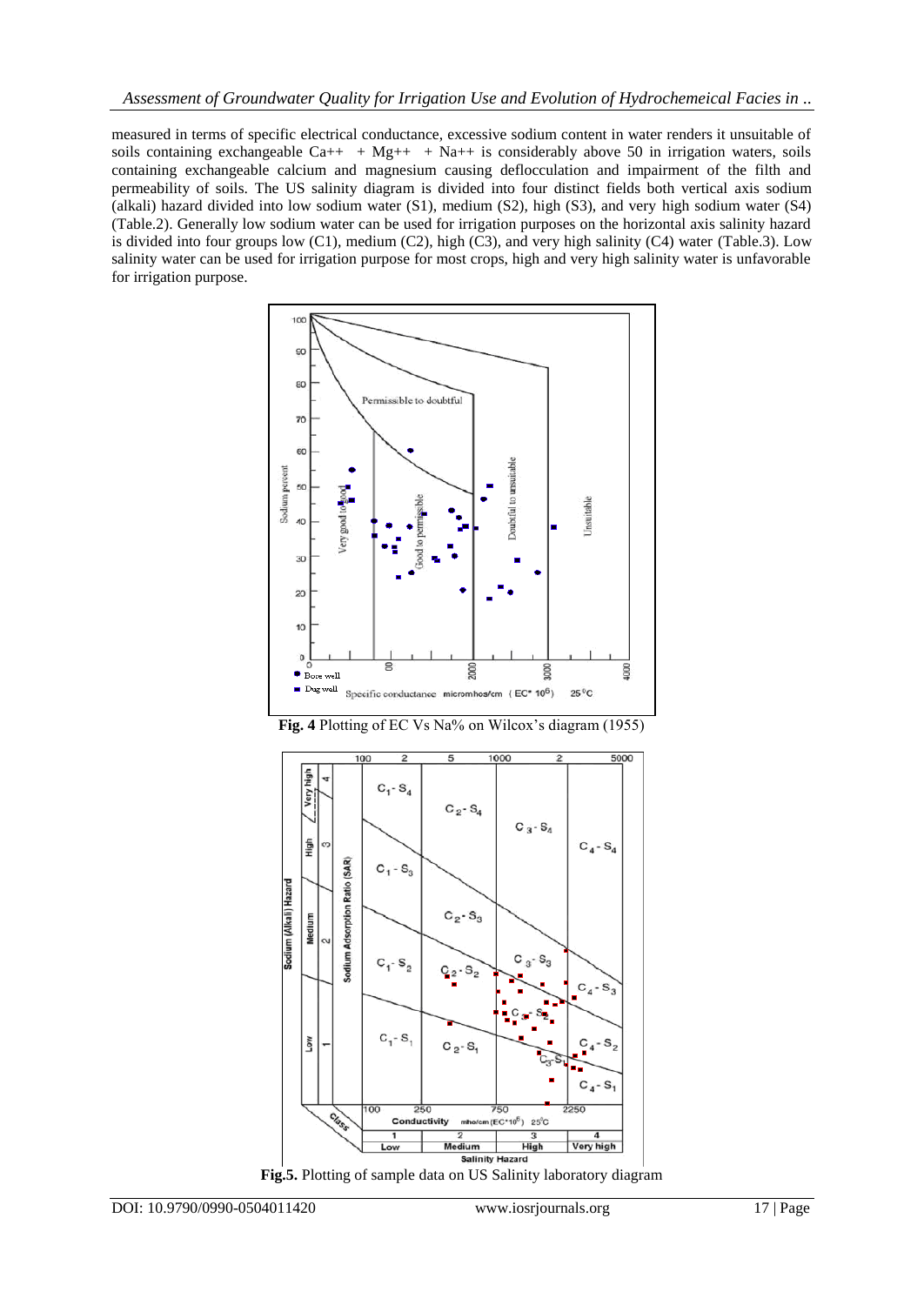| Classification | Comment                                                                                                                                                                                                                                                                                                                                                                                                                             |
|----------------|-------------------------------------------------------------------------------------------------------------------------------------------------------------------------------------------------------------------------------------------------------------------------------------------------------------------------------------------------------------------------------------------------------------------------------------|
| S1             | Low sodium water can be used for irrigation on almost all soils with little danger of the development of harmful<br>levels of exchangeable sodium. However, sodium-sensitive crops such as stone fruit trees and avocado may<br>accumulate injurious concentration of sodium.                                                                                                                                                       |
| S2.            | Medium sodium water will present an appreciable sodium hazard in fine textured soils having high cation<br>exchange capacity, especially under low leaching conditions, unless gypsum is present in the soil. This water<br>can be used on coarse-textured or organic soils with good permeability.                                                                                                                                 |
| S3             | High sodium water may produce harmful levels of exchangeable sodium in most soils and will require special<br>soil management good drainage, high leaching, and organic matter additions. Gypsiferous soils may not develop<br>harmful levels of exchangeable sodium except that amendments may be required for replacement of<br>exchangeable sodium except that amendments may not be feasible with waters of very high salinity. |
| <b>S4</b>      | Very high sodium water is generally unsatisfactory for irrigation purposes except at low and perhaps medium<br>salinity, where the dissolving of calcium from the soil or the use of gypsum or other additives may make the use<br>of these waters feasible.                                                                                                                                                                        |

#### **Table 2.** Irrigation water classification based on sodium content

| TDS(mg/l) | $ECx10^6$<br>at $25^{\circ}$ C | <b>Class</b>   | <b>Remarks</b>                                                                                                                                                                                                                                                                                                                                     |
|-----------|--------------------------------|----------------|----------------------------------------------------------------------------------------------------------------------------------------------------------------------------------------------------------------------------------------------------------------------------------------------------------------------------------------------------|
| < 200     | < 250                          | C1             | Low salinity water-can be used for irrigation with most crops on most soils with little<br>likelihood that a salinity problem will develop. Some leaching is required, but this occurs<br>under normal irrigation practices except in soils of extremely low permeability.                                                                         |
| 200-500   | 250-750                        | C <sub>2</sub> | Medium salinity water can be used if a moderate amount of leaching occurs. Plants with<br>moderate salt tolerance can be grown in most instances without special practices for<br>salinity control.                                                                                                                                                |
| 500-1500  | 750-2250                       | C <sub>3</sub> | High salinity water-cannot be used on soils with restricted drainage, special management<br>for salinity control may be required and plants with good salts tolerance should be<br>selected.                                                                                                                                                       |
| 1500-3000 | 2250-5000                      | C <sub>4</sub> | Very high salinity water-is not suitable for irrigation under ordinary conditions but may<br>be used occasionally under very special circumstances. The soil must be permeable,<br>drainage must be adequate, and irrigation water must be applied in excess to provide<br>considerable leaching, and very salt-tolerant crops should be selected. |

#### Table 3. Groups of irrigation waters based on electrical conductivity

After U.S. Salinity laboratory, 1954.

The overall samples with regard to sodium and salinity hazard are represented in the Table 4.

| S.No | <b>No. of Samples</b> | <b>Field</b> |
|------|-----------------------|--------------|
|      |                       | $C2-S1$      |
|      |                       | $C2-S2$      |
|      |                       | $C3-S1$      |
|      | 16                    | $C3-S2$      |
|      |                       | $C3-S3$      |
|      |                       | $C4-S1$      |
|      |                       | $C4-S2$      |
|      |                       | $C4-S3$      |

**Table 4** Showing sodium and salinity hazards

Thus from the above classification most of the water samples indicate the ground water of Yeshwanthapur subbasin is moderate water.

## **III. Results And Discussion**

The analytical results and statistical parameters derived from hydrochemical parameters in the groundwater of the Yeshwanthapur sub-basin are presented in the Table.1. pH values in the basin range from 6.8 to 8.0 indicating groundwater of the basin is normal to slightly alkaline in nature. The specific Electrical Conductance (EC) values range from 470 to 3100  $\mu$  mhos/cm and higher values indicate that ionic concentration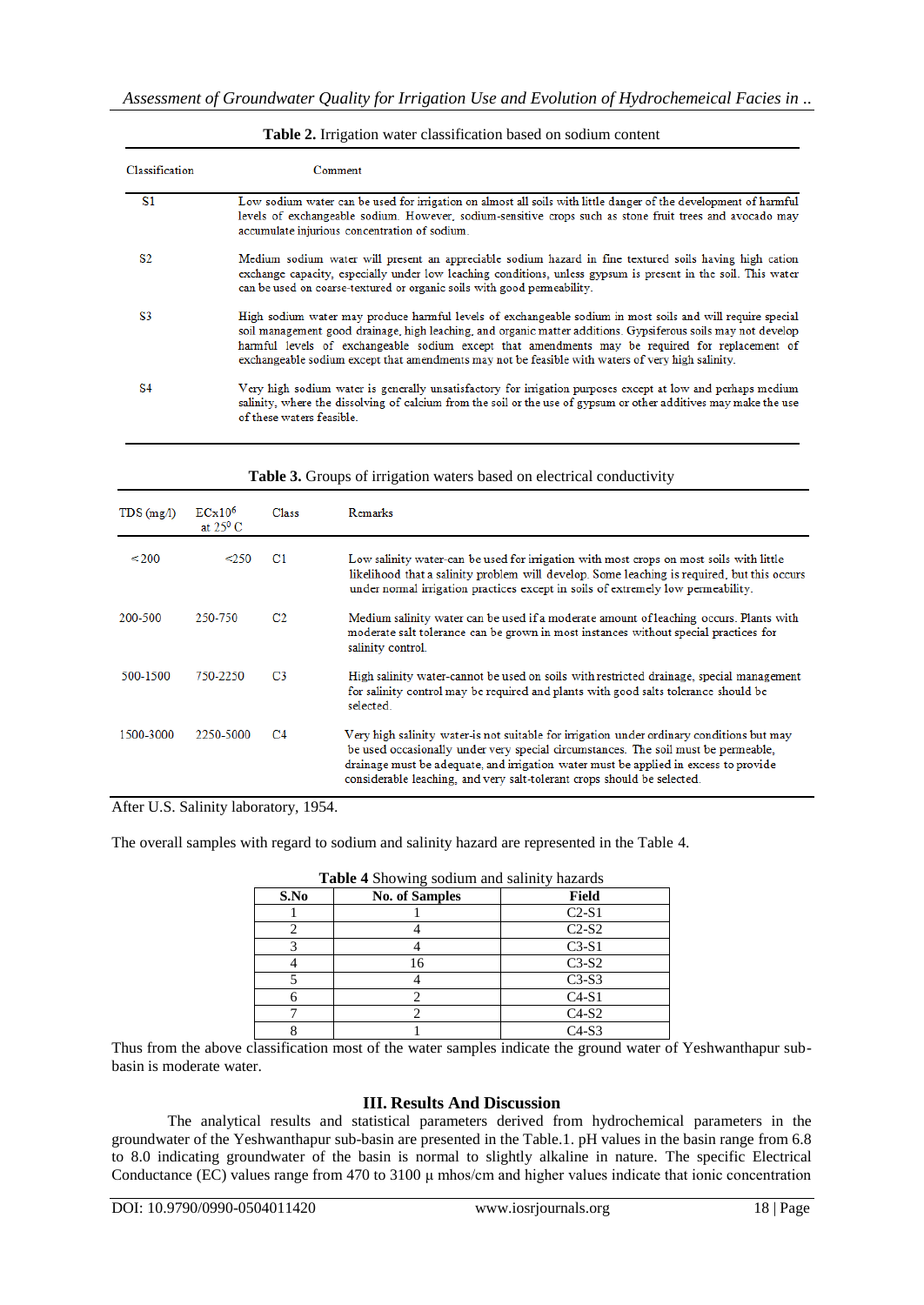is more. Total Dissolved Solids (TDS) vary from 305 mg/l to 2015 mg/l are slightly saline. Fluoride concentration in the sub-basin is ranging from 0.4 to 2.6 mg/l and average is 1.4 mg/l some of the samples are identified with above permissible limit in the sub-basin due to the disintegration of biotite, apatite and fluoride minerals present in the acid rocks like granites these are not useful for drinking purpose. In few samples concentration of Calcium, Magnesium, Potassium Sodium Carbonates and Bicarbonates are within permissible limits where as Chlorides Sulphates and Nitrates are above the permissible limits.

#### **Groundwater quality for determination of Irrigation use**

#### **Percent Sodium:**

To determine the suitability for irrigation use in groundwater is by calculating Na+ percentage (Wilcox, 1955), because Na+ concentration reacts with soil to reduce its permeability (Todd, 1980). Percent Sodium is calculated as:

> $(Na+ K)$  x 100 Percent Sodium  $=$  $\frac{1}{(\text{Ca2++Mg2++Na++K+)}}$

Where, the concentration is expressed in meq/l.

According to Wilcox classification 6 samples falling under very good to good, 18 samples are under good to permissible, 1 sample under permissible too doubtful, 8 samples are under doubtful to unsuitable, and 1 sample falling unsuitable category (Table.5). Percent Sodium plotted on Wilcox diagram indicates that out of 34 samples, 24 samples belong to very good to permissible category, 08 samples belong to doughtful and 1 sample belong to unsuitable category.

**Table 5** Irrigation water classification according to Na% (Wilcox, 1955)

| Na%                         | <b>Water Class</b> | Sample % |
|-----------------------------|--------------------|----------|
| $\stackrel{<}{_{\sim}} 201$ | Very good          |          |
| 20-40                       | Good               |          |
| $40 - 60$                   | Permissible        |          |
| 60-80                       | Doubtful           |          |
| > 80                        | Unsuitable         |          |

#### **Sodium Adsorption Ratio (SAR):**

Another method for determination of suitability for agricultural use in groundwater is by calculating SAR values. Sodium Adsorption Ratio (SAR) is the value of adsorption of Na by soil constituents during water percolation. This ratio has certain advantages for use as an index of the sodium or alkali hazard of the water (Todd, 2001). A higher value of SAR leads to damage of soil structure (Suresh, 1994; Todd, 2001). Alkali hazard in soils is promoted by high SAR and is reversed by water containing high calcium and magnesium.

The SAR is defined and obtained by

Na SAR =--------------------  $\sqrt{\frac{1}{\sqrt{1-\frac{1}{2}}}}$  $(Ca+Mg/2)$ 

Where, all the ions are expressed in Meq/l.

The SAR values in the area ranges between 0.06 and 13.9. According to the standards given in the Table No. 6, all the samples are falling in the class of excellent to good category.

|     |                                       | Table 6 Irrigation classification of groundwater according to SAR values |  |
|-----|---------------------------------------|--------------------------------------------------------------------------|--|
| CAD | $W_{\alpha\alpha}$ $C_{\alpha\alpha}$ | S <sub>omn</sub> 1 <sub>0</sub>                                          |  |

| <b>SAR</b> | Water Class      | Sample % |
|------------|------------------|----------|
| <10        | Excellent $(S1)$ | 24       |
| $10-18$    | Good $(S2)$      |          |
| 18-26      | Doubtful (S3)    |          |
| $-26$      | Unsuitable (S4)  |          |

Based on the above analysis the groundwater of the area contains higher concentration of K, Ca, Na, Mg and chloride. The K, Ca, and Na might have been released by the chemical weathering of both the kfeldspars and plagioclases present in the country rocks i.e., granites and granitic gneisses. The high concentration of Mg and Chlorides may be due to the alteration of ferro-magnesium minerals present in the gneisses. The groundwater is mostly neutral to slightly alkaline character. The excess fluoride may be due to the presence of fluorite, mica, and apatite minerals present in the granites.